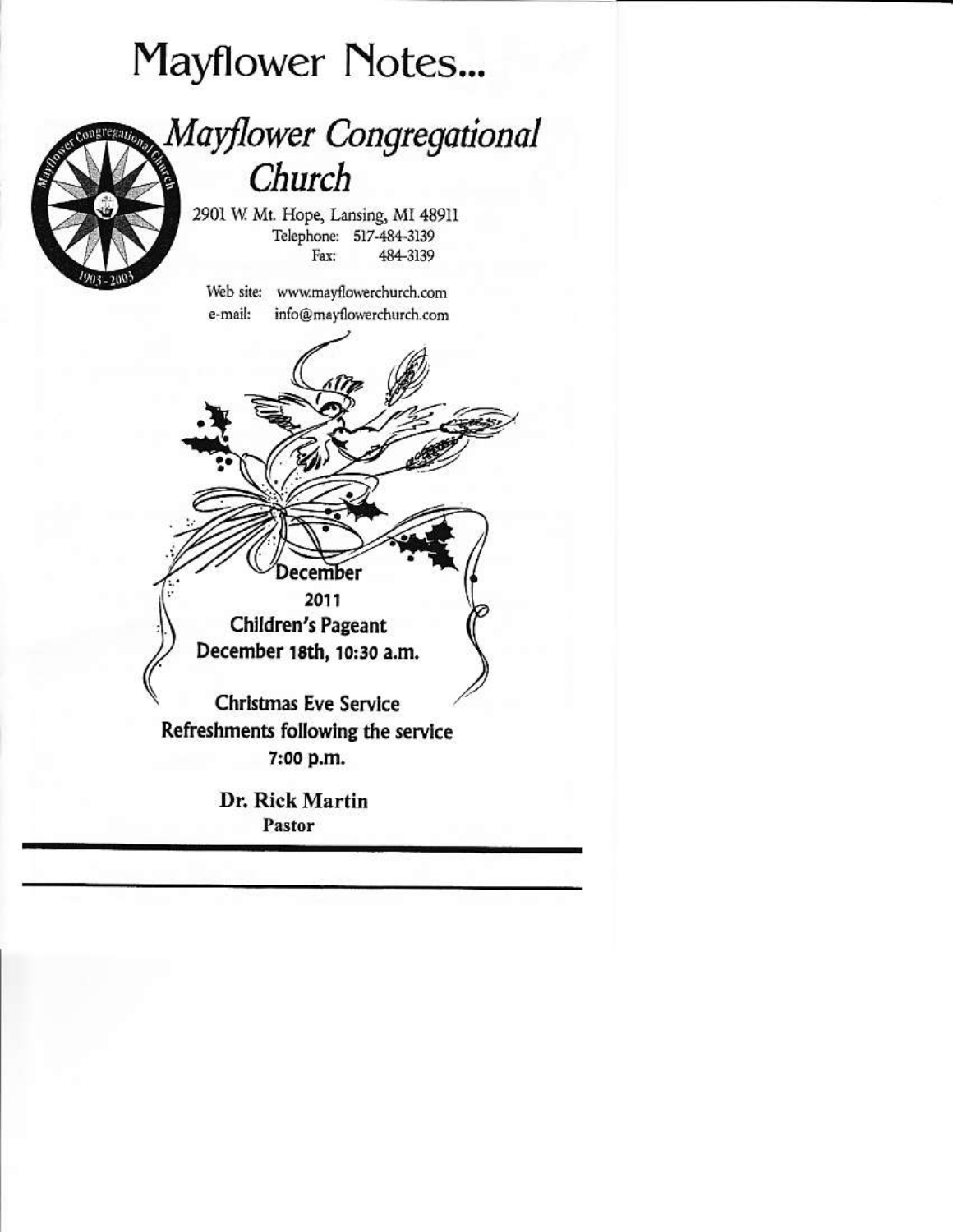Dates to remember in

December..

December 10

Second Saturday Supper

December11

Last Day to order Christmas Poinsettias

December 15

December 18

Deadline for Mayflower **Notes** 

Children's Christmas Play

December 24

Service of Lessons and Carols 7 p.m.

December 25

Christmas Day - No Mayflower Service

Antioch Service 10:30 a.m.

 $73.39$ 

December 31

New Year's Eve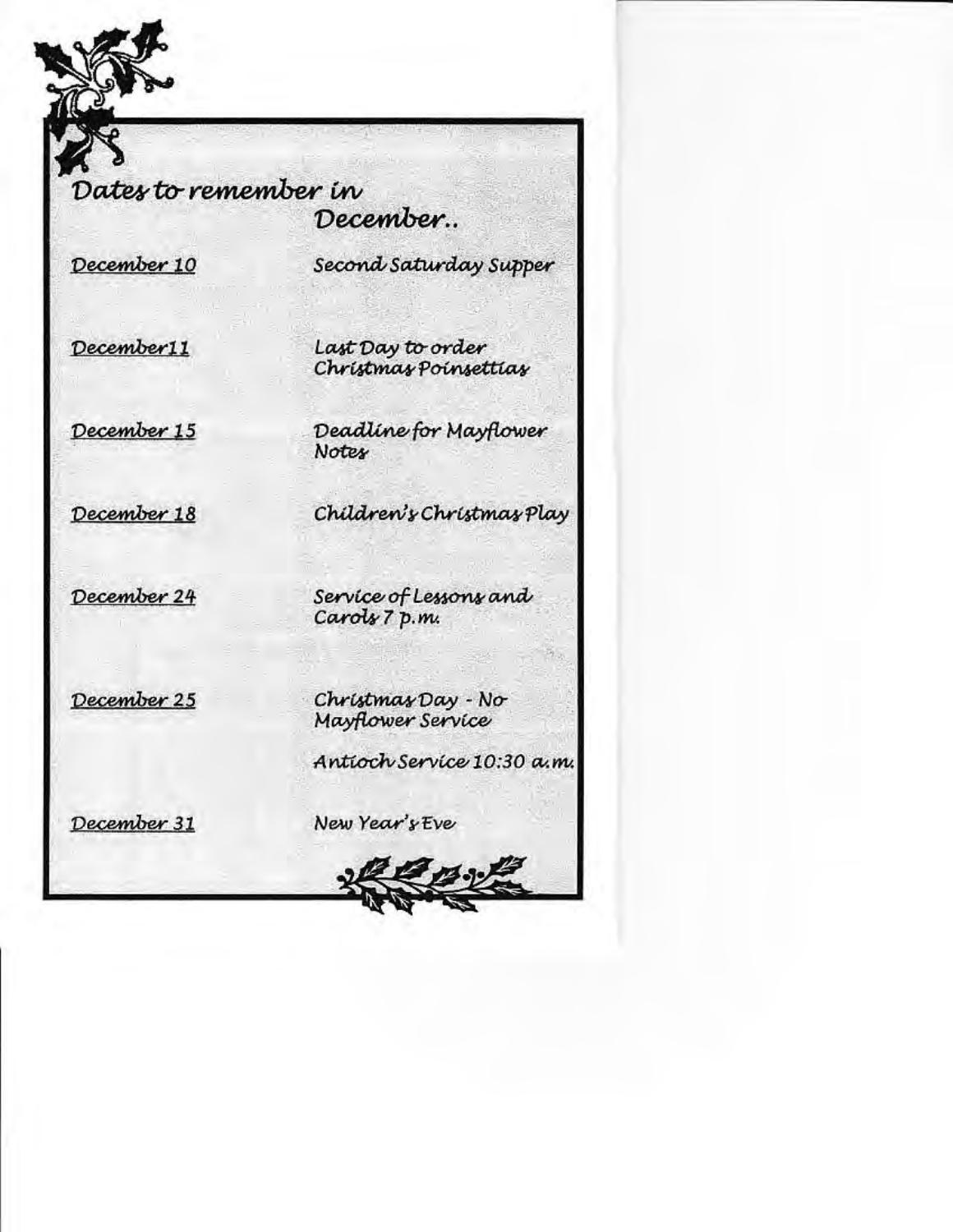From the Paston's Dork

### Luke 2:11

... for today in the city of David there has been born for you a Savior, who is Christ the Lord.

What a wonderful time of the year is Christmas! Although very busy, the events and people and the music and even television shows and commercial are all attempting to be positive and celebratory. People are thinking about other people, helping other people, volunteering at special events - it is a great time of the year. Even though I understand that everyone is not literally celebrating the birth of our Lord Jesus Christ, nor using this time to prepare their hearts for His coming, yet I am amazed that the largest celebration on the planet each year is around Jesus' birth. This thought makes me smile.

At Mayflower Congregational Church, we put a lot of effort into our Christmas Eve service to celebrate the birth of Jesus. It is a traditional celebration involving many with our bell ringers, vocal choir and scriptural reading surrounding His birth. It is a privilege to be able to share the birth of Jesus through music and song and scripture readings with people from our church and community and even different parts of the State. It is a wonderful service that will touch your hearts and stir your soul as we remember together that Jesus is the Reason for the Season. It is a long standing Mayflower Church tradition that I hope you will participate in again this year - or for the first time, if you haven't already. It is also a great service to bring someone with you.

After much consideration and because Christmas Day falls on Sunday this year, we will not be having a Sunday service on the 25<sup>th</sup>. My hope and prayer for you is that you will have a safe, enjoyable and Merry Christmas this year; experiencing the joy of the season and celebrating the birth of our Lord.

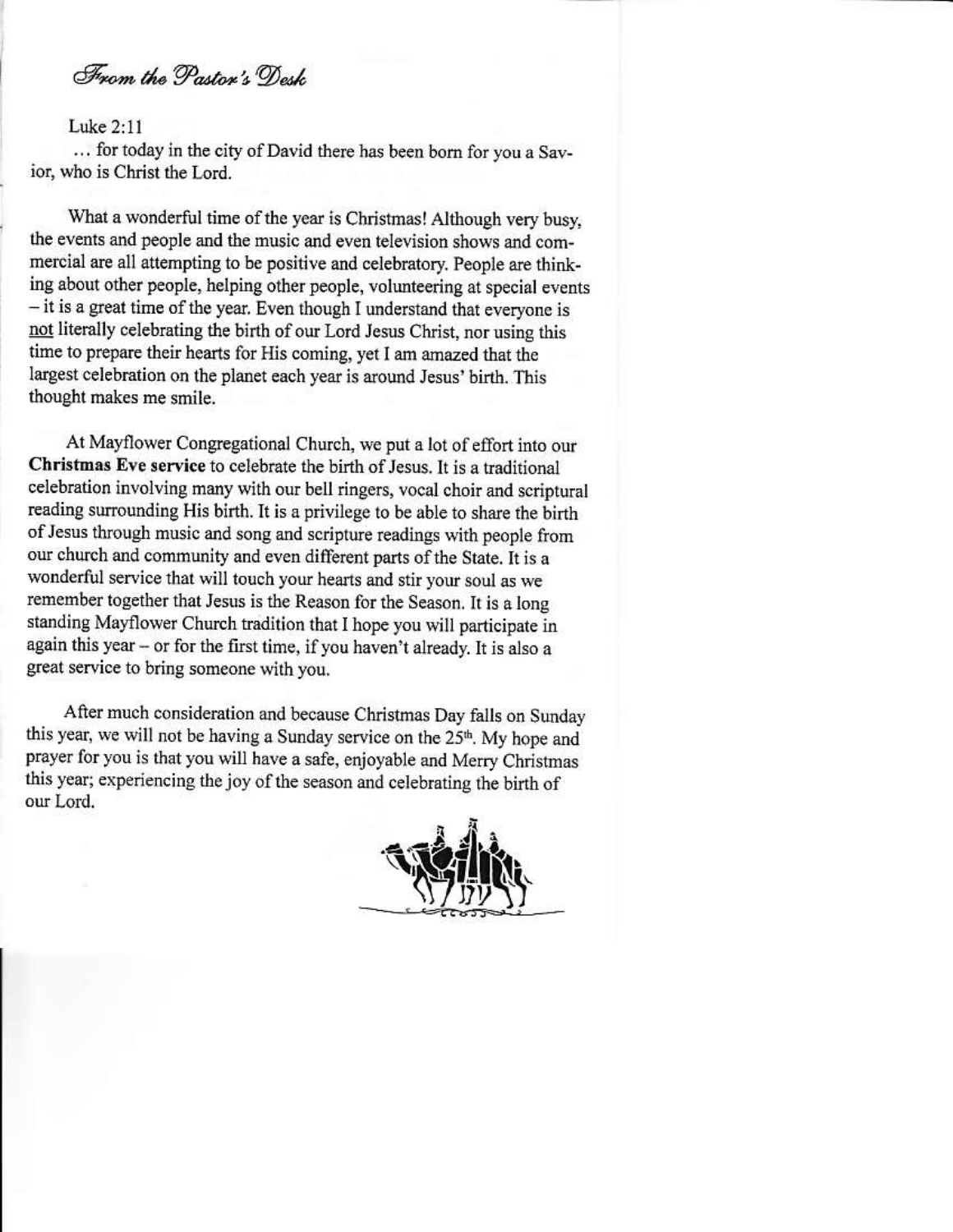### **LAY LEADER'S MISSIVE**

Let me add my voice to Pastor Rick's in expressing my gratitude to all of you - the Mayflower Family for all of your support of our recent projects. It is gratifying to know you are so supportive. Please continue in that spirit of giving as the nominating committee attempts to fill three vacancies on our boards before January's annual meeting.

Upon reflecting on the holiday season; and stretching my plagiarizing skills I would like to share the following story:

The Cherokee Indian Youth's Rite of Passage

His father takes him into the forest, blindfolds him and leaves him alone. He is required to sit on a stump the whole night and not remove the blindfold until the rays of the morning sun shine through it. Once he survives the night, he is a MAN.

He cannot tell the other boys of this experience, because each lad must come into manhood on his own.

The boy is naturally terrified. He can hear all kinds of noises. Wild beasts must surely be all around him. Maybe even some human might do him harm. The wind blew the grass and the earth, and shook his stump, but he sat stoically, never removing the blindfold. It would be the only way he could become a man!

Finally, after a horrific night the sun appeared and he removed his blindfold.

It was then that he discovered his father sitting on the stump next to him. He had been at watch the entire night, protecting his son from harm

We, too, are never alone. Even when we don't know it, God is watching over us, sitting on the stump beside us.

When trouble comes, all we have to do is reach out to Him.

Just because you can't see God, doesn't mean He is not there.

"For we walk by faith, not by sight."

May we all have an expectant Advent, a Blessed Christmas and a productive New Year!! As Ever.



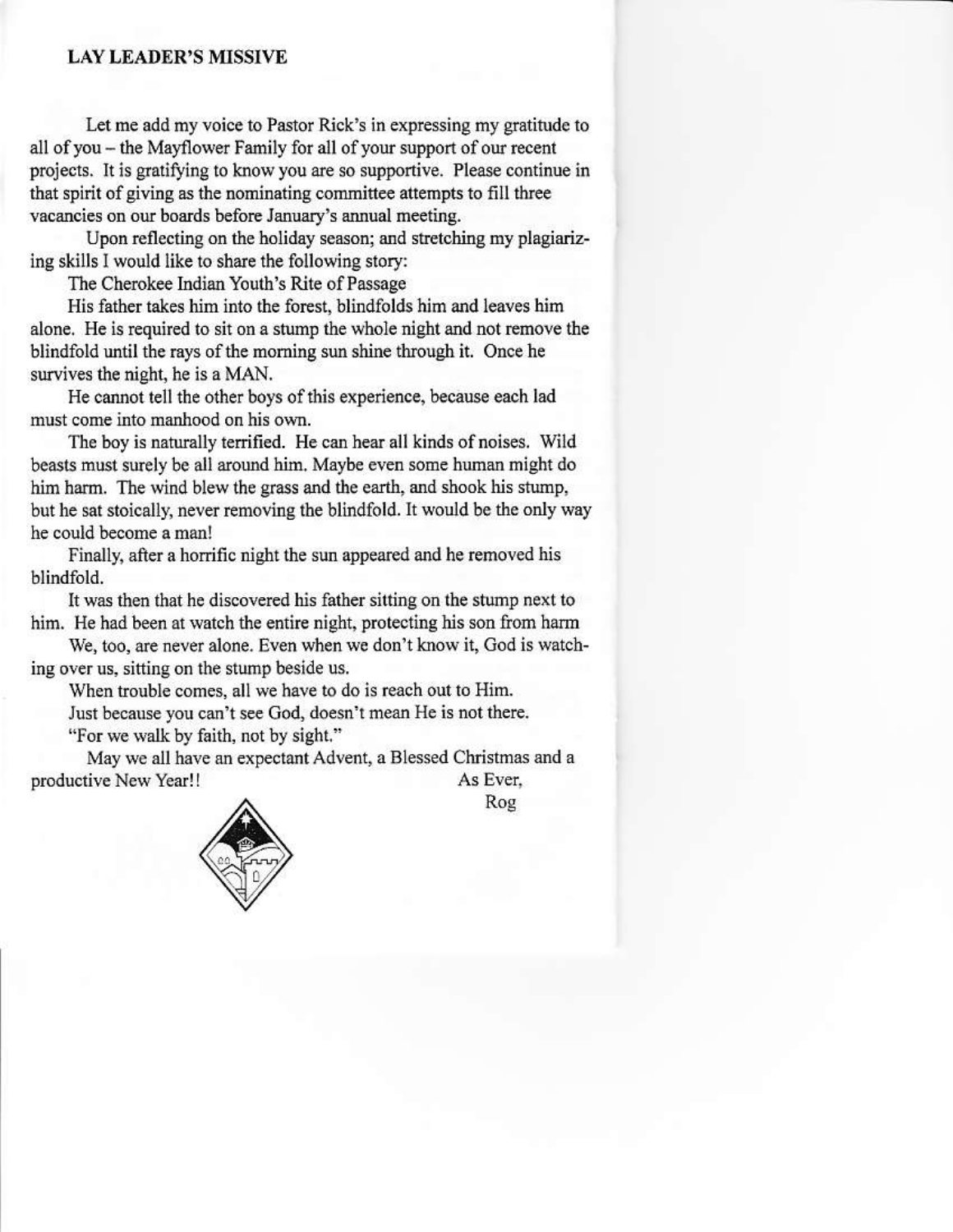## **The Elephant Rope**

As a man was passing the elephants, he suddenly stopped, confused by the fact that these huge creatures were being held by only a small rope tied to their front leg. No chains, no cages. It was obvious that the elephants could, at anytime, break away from their bonds but for some reason, they did not.

He saw a trainer nearby and asked why these animals just stood there and made no attempt to get away. "Well," trainer said, "when they are very young and much smaller we use the same size rope to tie them and, at that age, it's enough to hold them. As they grow up, they are conditioned to believe they cannot break away. They believe the rope can still hold them, so they never try to break free."

The man was amazed. These animals could at any time break free from their bonds but because they believed they couldn't, they were stuck right where they were.

Like the elephants, how many of us go through life hanging onto a belief that we cannot do something, simply because we failed at it once before?

Failure is part of learning; we should never give up the struggle in life.

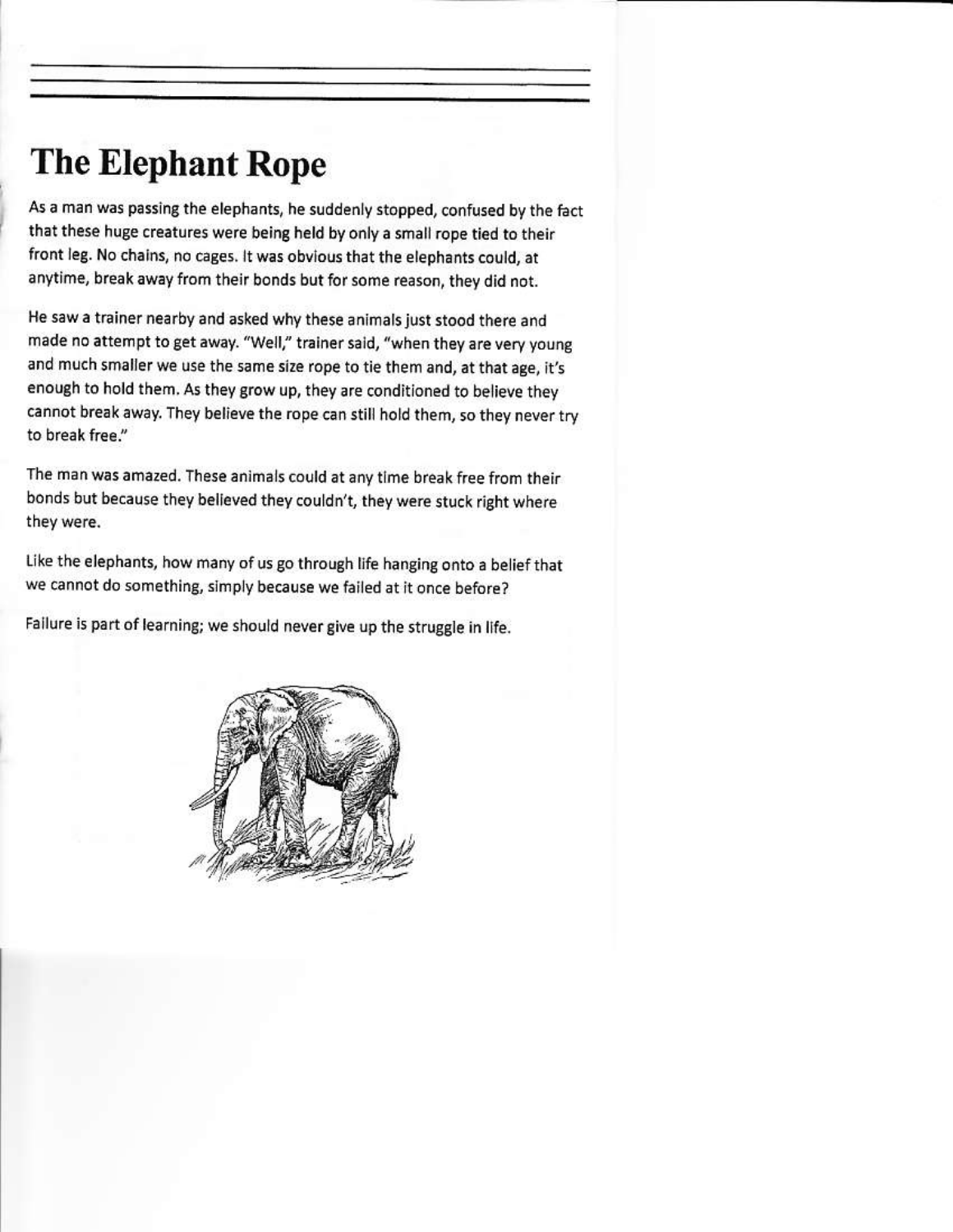### **Thrift Sale**

Thanks to all who donated items for the thrift sale and/or worked in setting up, selling, and cleaning up! Proceeds (\$1500 so far) have gone toward the sanctuary air conditioning capital campaign and we are thrilled to learn that the air conditioning cost has now been covered (once the remaining pledges are paid, that is). How wonderful is that?

We are planning another sale for next March or April by request of several people, so start saving up your items now! One way to do it is to have a box or bag in a closet or a corner of your basement or garage, and as you see things you don't need or want any more, put them in the box or bag. Then you'll be all set when the time comes!

Lorraine



### The season of Advent is upon us once again!

The kids have been working hard on their fall art project. We hope to unveil it in early 2012. Confirmation classes are going well for Morgan and Maggie, while the younger children are studying the major events of the Bible beginning with the story of Creation.

Christmas pageant practice has begun, and the pageant will be held on Sunday, December 18th. Please join us for a very special service. This year's pageant will be somewhat smaller than our last few, but hopefully will be very enjoyable!

We had a special guest speaker in November, Susan Schweinfurth visited with the kids and showed them her Braille writer and other tools she uses to help her live independently. The kids were fascinated with all that Susan had to show them!

I look forward to a busy and spiritual Christmas season.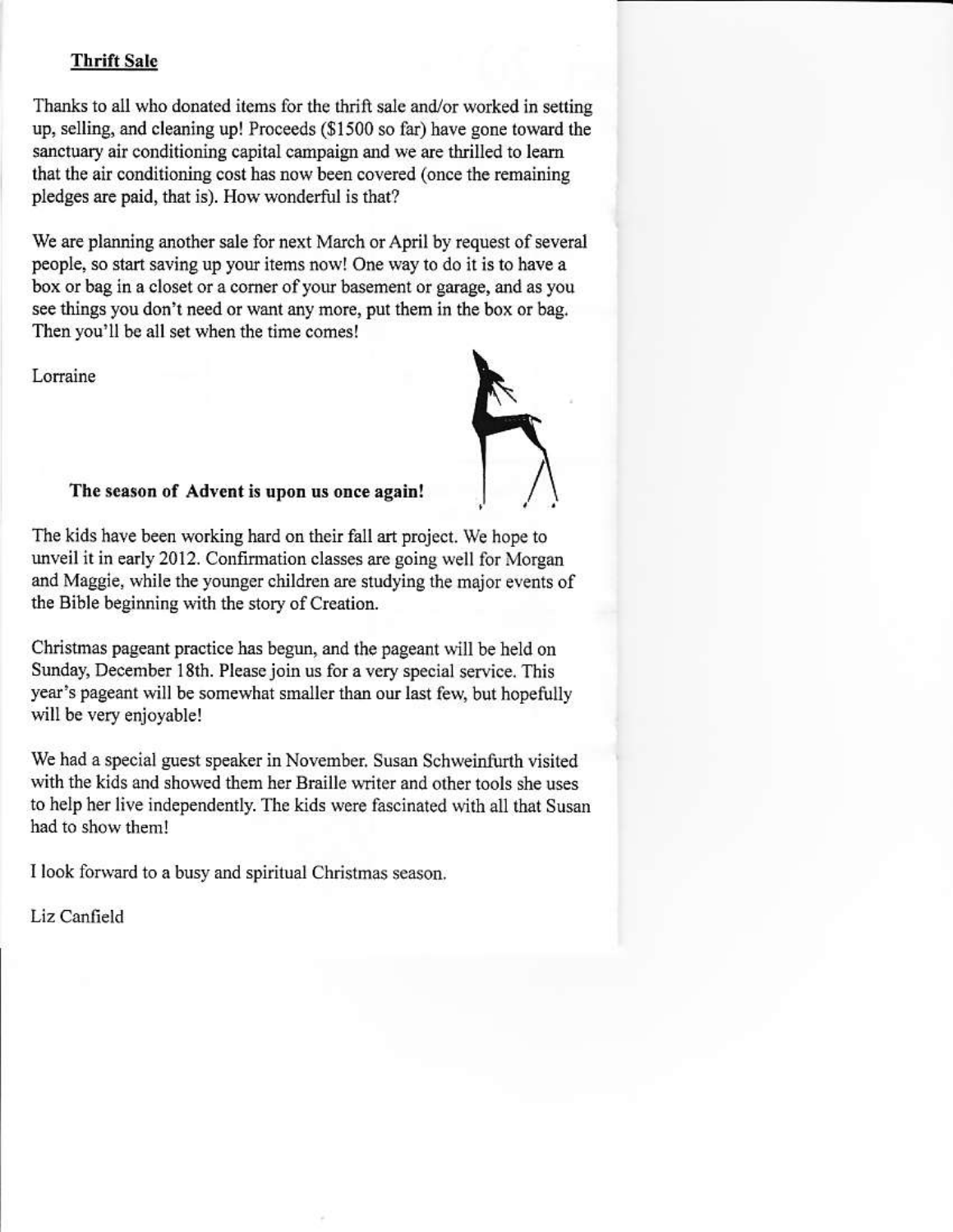### **Mindful Music and other Thoughts**

Although this month is officially termed "the holidays," it may not be completely warm and fuzzy for everyone. J God, through the words of Paul reminds us of some coping skills we can use.

Ephesians Chapter 6, at verse 10 gives us great verses, beginning with "Be strong in the Lord and in his mighty powers. Put on the full armor of God so that you can take your stand against the devil's schemes." Don't think that the devil idea isn't a serious reality. It is any nastiness, rudeness, disrespect, gossip, emotional, verbal or physical cruelty, and other illegal and immoral attitudes and actions. It is our own negative feelings and responses or those of others. It may be on the highway or in a banquet hall.

It is to remind us that we have a stronger power with us, and to arm ourselves accordingly. We are to be kind and forgiving in Christ, but we are more than conquerors.

These ideas seem to be opposite and require our constant prayer and discretion in Christ. Are we meek or are we strong? We are both, amazingly, through the wisdom and power of the Holy Spirit.

"Stand firm then, with the belt of truth buckled around your waist, with the breastplate of righteousness in place...the shield of faith, the helmet of salvation and the sword of the Spirit, which is the word of God."

A great memory verse is found in Joshua 1:9: "Be strong and courageous, do not be terrified, do not be discouraged, for the Lord your God is with you, wherever you go."

We all fall short, we are going to make wrong moves, and we need Christ with whom to ask forgiveness and to put us back on track. The journey is also called "The Narrow Way." Eph 18: "And pray in the Spirit on all occasions with all kinds of prayers and requests..." Pray for strength, protection, and wisdom. God bless us on our journey.

### Chrisann

Please join us in worship as we present works to honor Advent and Christmas. Selections include "E'en so, Lord Jesus, Quickly Come," "How Far is it to Bethlehem."

"The Holly and the Ivy," "T'was in the Moon of Wintertime," and much more.